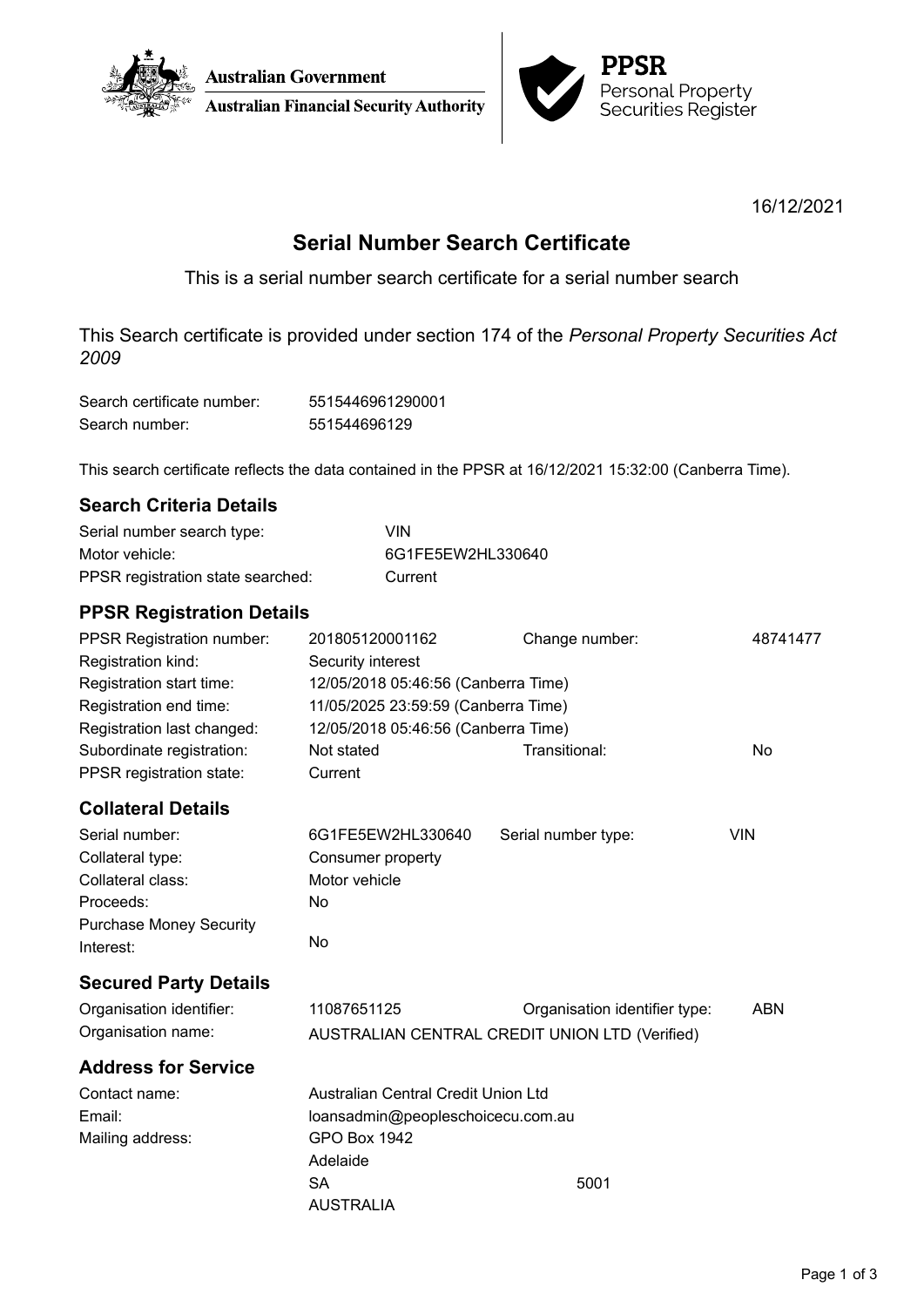| Physical address: | 50 Flinders Street |      |
|-------------------|--------------------|------|
|                   | Adelaide           |      |
|                   | SA                 | 5000 |
|                   | <b>AUSTRALIA</b>   |      |

### **Additional Motor Vehicle Details – NEVDIS**

| 6G1FE5EW2HL330640                        | Identifier type:          | VIN           |
|------------------------------------------|---------------------------|---------------|
| CAR / SMALL                              | Make:                     | <b>HOLDEN</b> |
| PASSENGER VEHICLE                        |                           |               |
| CAR/SEDAN                                | Model:                    | <b>COMMOD</b> |
| <b>BLACK</b>                             | <b>Engine number:</b>     | DGD171720147  |
| <b>Registration plate number: ATJ279</b> | State vehicle registered: | <b>VIC</b>    |
| 11 Feb 2022                              |                           |               |
| 2017                                     | Year/Month of compliance: | 2017-09       |
|                                          |                           |               |

#### **NEVDIS Written-off Vehicle Notification:**

• Not recorded as written-off.

#### **NEVDIS Stolen Vehicle Notification:**

• Not recorded as stolen.

Tasmanian stolen vehicle information is currently unavailable from this service. For information about the status of Tasmanian vehicles, go to:

<https://www.transport.tas.gov.au/MRSWebInterface/public/regoLookup/registrationLookup.jsf> (Note: you will need to provide the vehicle registration plate number to search this site).

A stolen vehicle notification, or the absence of one, does not necessarily mean a vehicle is or is not stolen.

If there is a stolen vehicle notification you wish to enquire about, you should contact the police force in the State or Territory indicated immediately after the date in the notification. The reference number at the end of the notification should be quoted as a part of your enquiry.

Please note that there may be multiple stolen notifications shown. A stolen notification can be for a VIN, Plate, Chassis and/or Engine.

Vehicle information is requested from Austroads NEVDIS database for each transaction involving a vehicle VIN or Chassis Number on the PPSR. The data is not part of interests registered on the PPSR and it is presented without any guarantee regarding its accuracy.

The NEVDIS data is intended to assist users with checking that the VIN or Chassis Number they entered, along with information they have about the vehicle from other sources, is accurate and to provide users with any data held on NEVDIS about a vehicle's stolen or written off status.

State and territory road agencies are the source of NEVDIS data and the primary point of contact for enquiries, errors and corrections.

Access to and use of data provided through the PPSR is subject to the PPSR General Conditions of Use and applicable third party data conditions (which can be obtained at *[www.ppsr.gov.au](http://www.ppsr.gov.au)*). To the extent permitted by law, all data provided through the PPSR is made available without any representation or warranty of any kind (without limitation in respect to accuracy) and the Commonwealth, and our third party data providers (which includes any person mentioned in the Third Party Data Conditions as providing information through the PPSR), have no liability to you in respect of any loss or damage that you might suffer no matter how arising (including negligence) that is directly or indirectly related to the NEVDIS Data.

#### **How to verify this certificate on the PPSR**